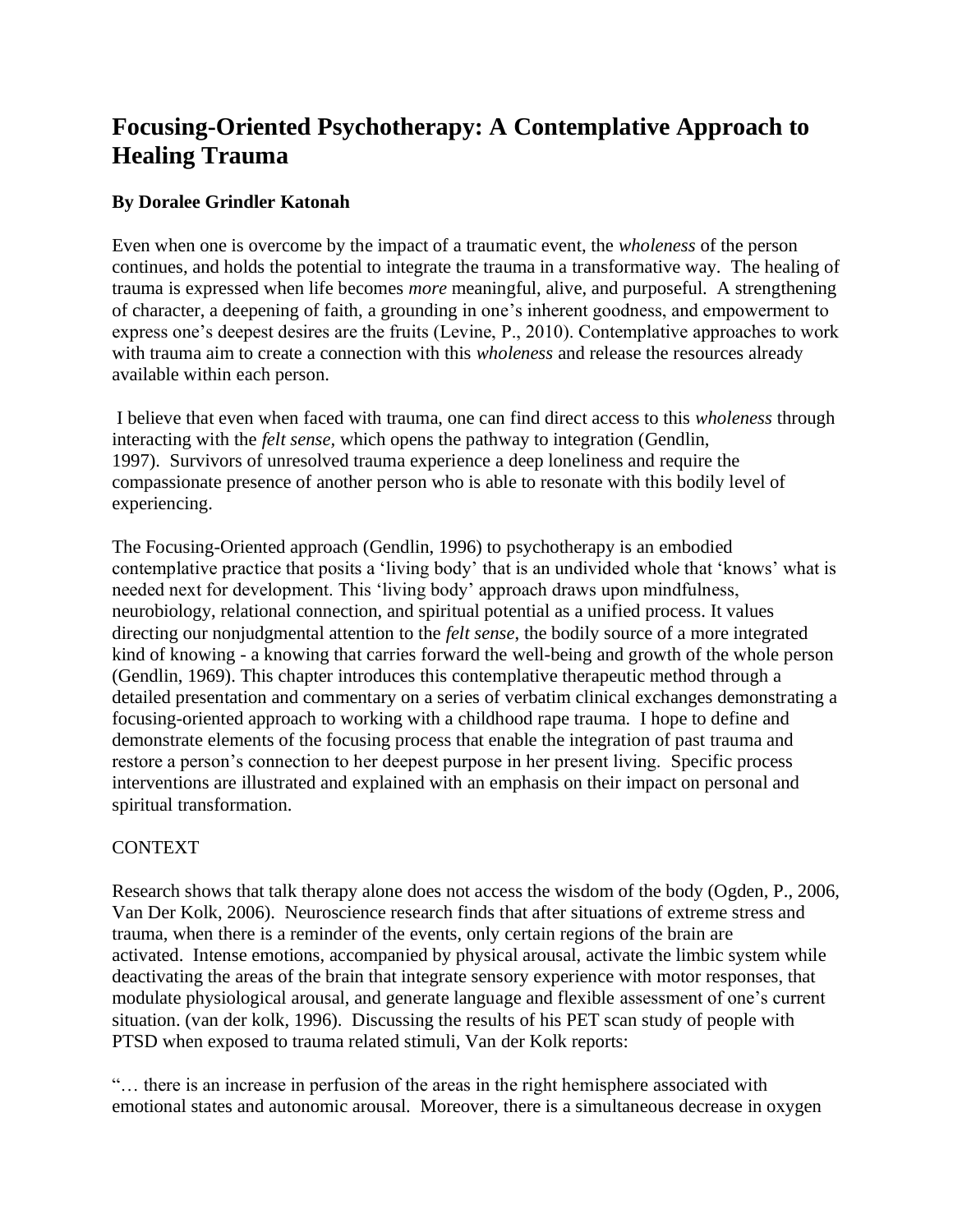utilization in Broca's area – the region in the left inferior frontal cortex responsible for generating words to attach to internal experience. These findings may account for the observation that trauma may lead to "speechless terror," which in some individuals interferes with the ability to put feelings into words, leaving emotions to be mutely expressed by dsysfunction of the body." (p. 193)

This biological adaptation to an inescapable situation interferes with one's ability to integrate the reality of a past trauma, to formulate the meanings of the experience which promote growth and vitality in one's present living.

The focusing-oriented approach guides the client to a *felt sense* of the situation, which isn't the same as emotions per se. Tapping into the *felt sense* automatically increases physical relaxation. This allows the formation of a more subtle sense of the whole of the situation, directly felt but without words or symbols. The *felt sense* carries dimensions of the experience that have not been able to be symbolized meaningfully. As clients are able to 'be with the felt sense', rather than just re-experiencing a traumatic aspect, words, images, gestures, and sounds form that express meaning. Each emergent symbolization is then checked back with the felt sense until it (word, image, or gesture, etc.) resonates exactly with this bodily knowing Thus the focusingoriented approach works exactly at the felt edge of a bodily sense of the trauma and moves back and forth between the *felt sense* and the fresh symbolizations.. This back and forth process enables an unworded body sense, to become 'known' through meaningful symbols that continue to resonate with the body, opening the whole organism for the possibility of integrated growth in the present.

 Spirituality is now recognized as a significant dimension of human meaning (Pargament 2007). Measures of spiritual and religious beliefs and practices are positively correlated with mental and physical health. (Saunders, Miller & Bright 2010). Our natural religious desire is to reach out, beyond ourselves, to seek larger sources of healing and perspective on the significance of our lives. When suffering can't be explained or easily relieved, people are more likely to pray, to speak to a spiritual advisor, and to return to or seek out a religious or spiritual community, etc. (Pargament, 1997). At the same time, under situations of trauma, people are more vulnerable to a crisis of faith, where past religious beliefs and resources are questioned and people may feel abandoned or betrayed by God. Spiritually sensitive care responds to the patient's own search, questioning, and desire for a relationship to the transcendent (Pargament, 2007).

William James provides an understanding of the dynamics of spiritual transformation when facing a life-changing crisis (James, W. 1961). He believes that forms of religious life are developed in response to direct experiences of the Divine that are felt to be deeply personal. He makes a distinction between the religiosity of the once-born and that of the twice-born. Each typology reflects a pattern of how one relates to suffering and evil that grows out of such spiritual experiences.

The once-born is grounded in the experience of God as near and the joy of this presence permeates all experience. " …whose soul is of this sky-blue tint, whose affinities are rather with flowers and birds and all enchanting innocences than with dark human passions….." (James,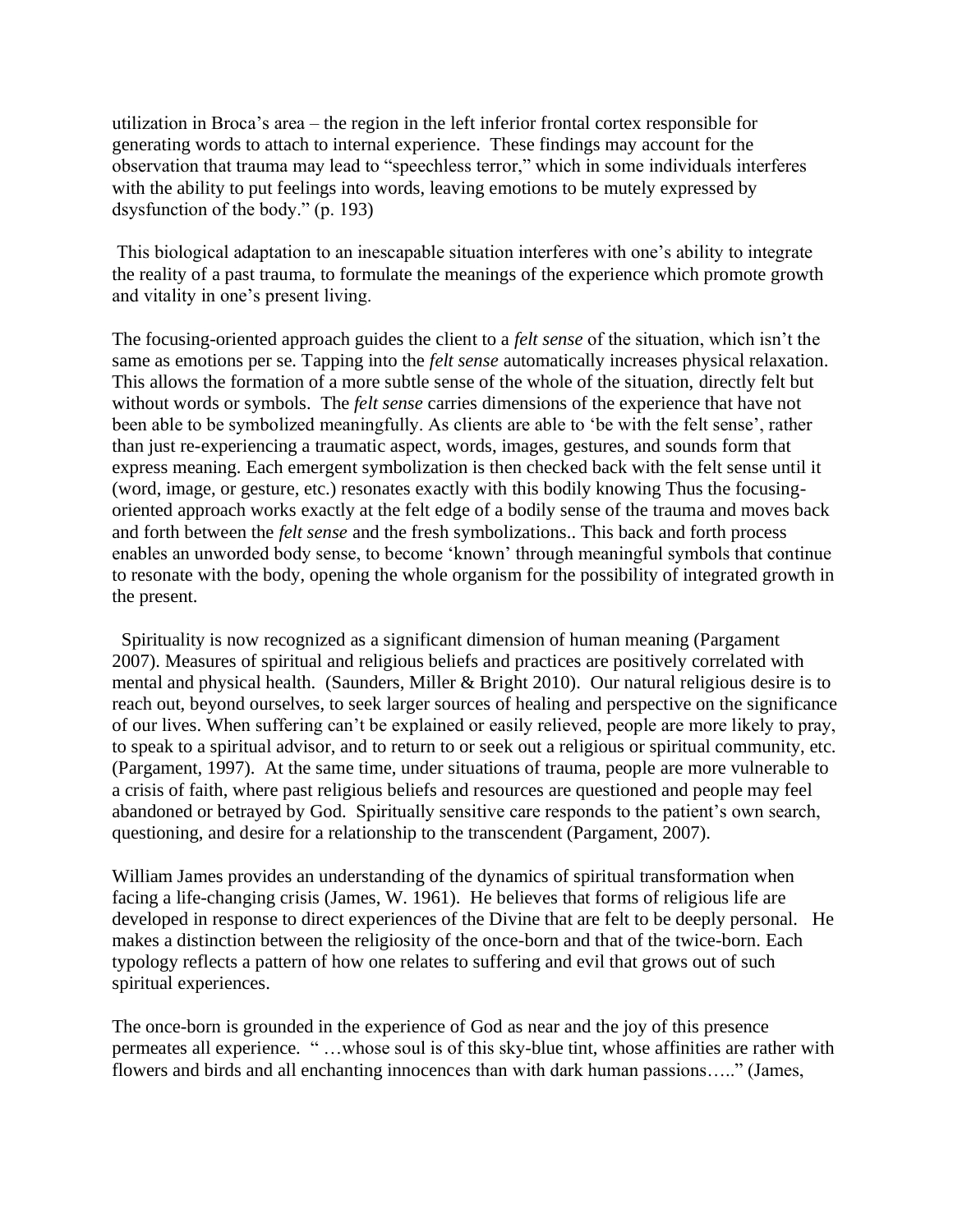1961, p. 79). To live the once-born pattern, suffering and injustice are dealt with by turning away from the suffering and concentrating one's mind on the good (James, 1961, p. 86).

However, according to James, this 'sky blue' spirituality is precarious. What happens when suffering is so great that it can't be turned away from? James found an example in Leo Tolstoy. Around age 50, Tolstoy was struck with a sudden loss of a sense of vitality and purpose to his life (Tolstoy 2010). He was beset with the question why? Tolstoy wrote: "I felt that something had broken within me on which my life had always rested, that I had nothing left to hold on to, and that morally my life had stopped." (James, 1961, p. 130). As James says, "… the sense that life had any meaning whatsoever was for a time wholly withdrawn" (James, 1961, p. 131).

The process of facing the question of human suffering transforms current beliefs towards wider meaning. The twice-born faces suffering and death, and through this process finds that suffering and death are not victorious over a faith that arises and proclaims the preciousness of life. This potential for spiritual transformation can be accessed through the *felt sense* (Grindler Katonah, 2006).

### **THEORY**

Focusing-Oriented Psychotherapy is an emerging family of psychotherapies inspired by Gendlin's discovery of focusing as a predictor of successful personality change (Gendlin, et al.,1968) ,., and by Rogerian psychotherapy (Rogers 1961). and refined by focusing-oriented psychotherapy outcome research reported in a review of over 80 studies (Hendricks, 2001), and further studies applying clearing a space – the first step of focusing (Grindler Katonah, 2012).

 Its roots are grounded in Gendlin's philosophy of the implicit (1996, 1997) which illuminates *how it is possible for* the process of living to form something new that brings change in the direction of further development. It is the body sensing itself living and functions to further the life of the whole organism. "An organism is an environmental interaction that continuously regenerates itself. It does not follow from the past, but it does take account of it. We can show that the regenerating is a kind of precision. 'We call it 'implicit precision'." (Gendlin, in press). If you pay attention to your body, the *felt sense* forms from this implicit precision and becomes known and explicated. Thus a *felt sense* is not just perception, not just feeling, nor just sensation, not just cognition but rather all come together as a felt intricacy that knows more than what we can say in the usual way about what is needed to further life now. Speaking directly from what is felt draws upon language and concepts in new ways, unique to the person, while remaining connected to the *felt sense* of what needs to emerge next.

Focusing-Oriented psychotherapy (Gendlin, 1998) engages the felt senses that form in response to one's situation, felt in the body just below the normal level of consciousness. The term *FELT SENSE* refers to this 'bodily felt whole' of one's situation. When first accessed, the *felt sense* is concretely felt but conceptually vague. It is a bodily sense that is an undivided whole, including unfinished potential meanings that further development felt as an undifferentiated mesh.

The therapist invites the client to *PAUSE* and bring her attention to the body. The client learns to cultivate a manner of attention that includes qualities of nonjudgment, gentleness, and curiosity.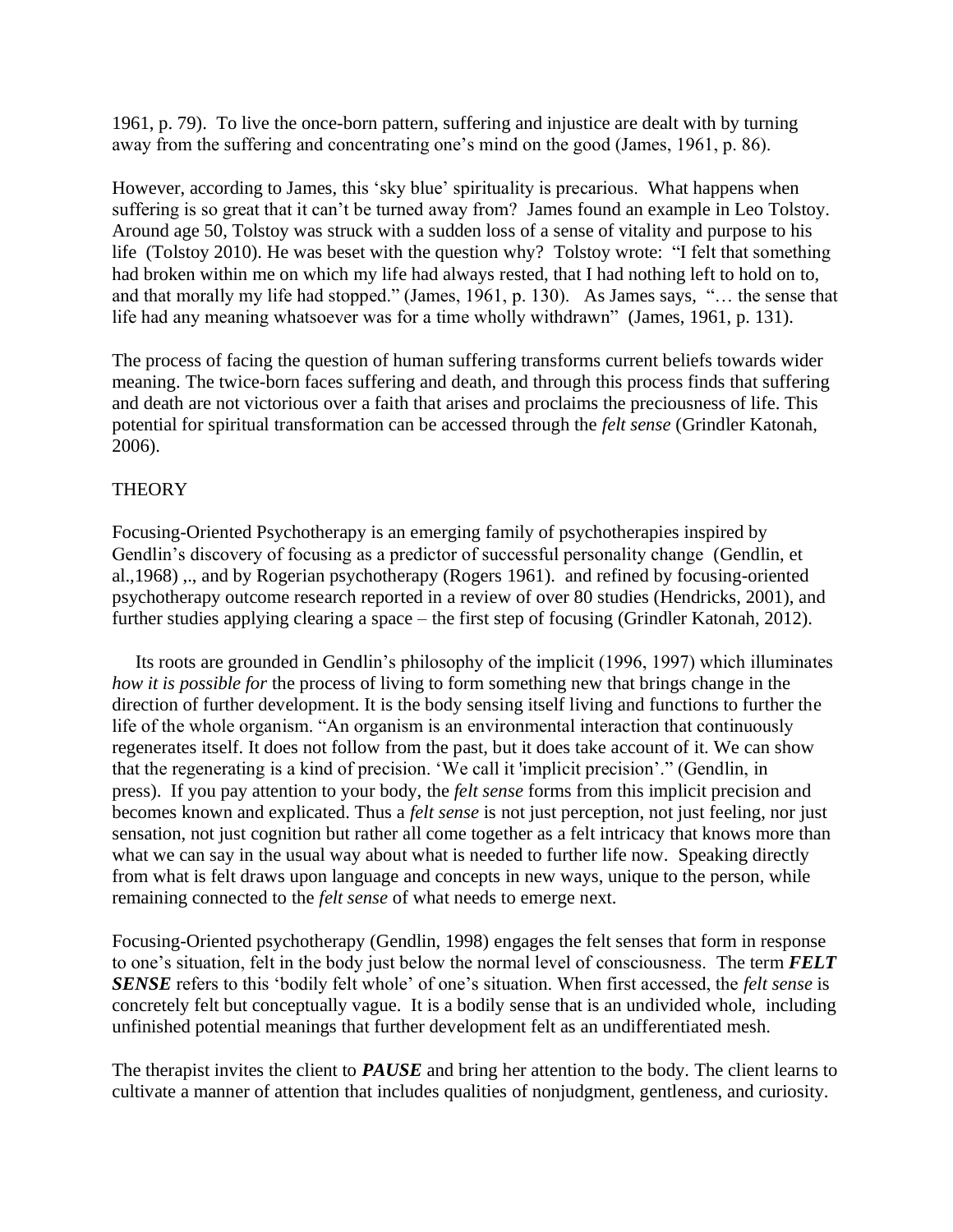This *pausing and attending* helps the person to develop the 'right distance' from the problem, creating the ability to *be with* what is felt rather than inside the problem. Direct access to this felt level is precisely what a trauma survivor needs to regain the ability to symbolize his or her experience in a titrated fashion.

After *pausing and attending* and allowing a *felt sense* to form, information emerges freshly from different avenues of expression such as images, words, gestures, art, and behaviors. When the *felt sense* is connected to trauma memories that cannot be verbalized, descriptions of the qualities of the felt sensations or sounds and body gestures functions as explicit symbolizations that move the process forward. The new symbolizations are checked back with the body for accuracy and are confirmed through a bodily resonating. This process of symbolizing and checking is what moves the whole organism forward into further action or expression of meaning. New meaning is lived, not just known, thus freeing the person from fixed action patterns that constrict one's current living. Physiological release (deeper breathing, easing of tension) and increased confidence and hope accompany this shift. In the therapeutic encounter the process moves back and forth between sensing and symbolizing, checking and waiting.

The *felt sense* is inherently RELATIONAL. Felt senses form within both client and therapist mediated through their relationship as it lives in each session.. This relational mesh includes the client's experience of nonjudgmental presence communicated by the therapist. It also includes difficulties that arise within the therapeutic relationship that may also express the meaning of the relational difficulties experienced by the client. However, each *felt sense* also includes a sense of something wanting to emerge fresh, beyond the problem. Many therapeutic models emphasize relational difficulties as they are recreated in the interaction between client and therapist. In the focusing-oriented therapeutic model the therapist is attending to his/her *felt sense* of what wants to grow or develop within the client. Often this 'growth direction' is expressed by the client as a 'still small voice', while what is problematic carries more intensity. The therapist registers this communication from the 'still small voice' in the body and speaks *from* her sense of this forward direction. The therapist learns to *attend, pause, and notice* fresh symbolizations within herself and communicates their emergence with the invitation to the client to check for resonance. If accurate, this communication from the therapist resonates with the implied step of change within the client. Thus the therapist's *felt sense response* carries forward growth directions in the client. When the therapist pays attention in this way something distinctive emerges that he or she was not previously aware of or likely to think about. Through this process a deep trust grows in this level of bodily implying which pulls both people towards further development. Both the therapist and the client discover something new that brings further aliveness. This therapeutic process is constituted by this larger interactive process that moves beyond our individual knowing.

*Focusing* has directionality. The *felt sense* always implies the next step of living. *STEPS OF CHANGE* that emerge from the *felt sense* are unique to the person and cannot be derived from a protocol, or culturally constructed meaning, or a theoretical perspective per se. Rather they express an intricacy of meaning that moves the person's particular purposeful aliveness forward. The small *steps of change* bring the person back to the present with greater capacity to fully engage in his or her present life with renewed meaning and purpose.

#### INTRODUCTION TO THE CASE: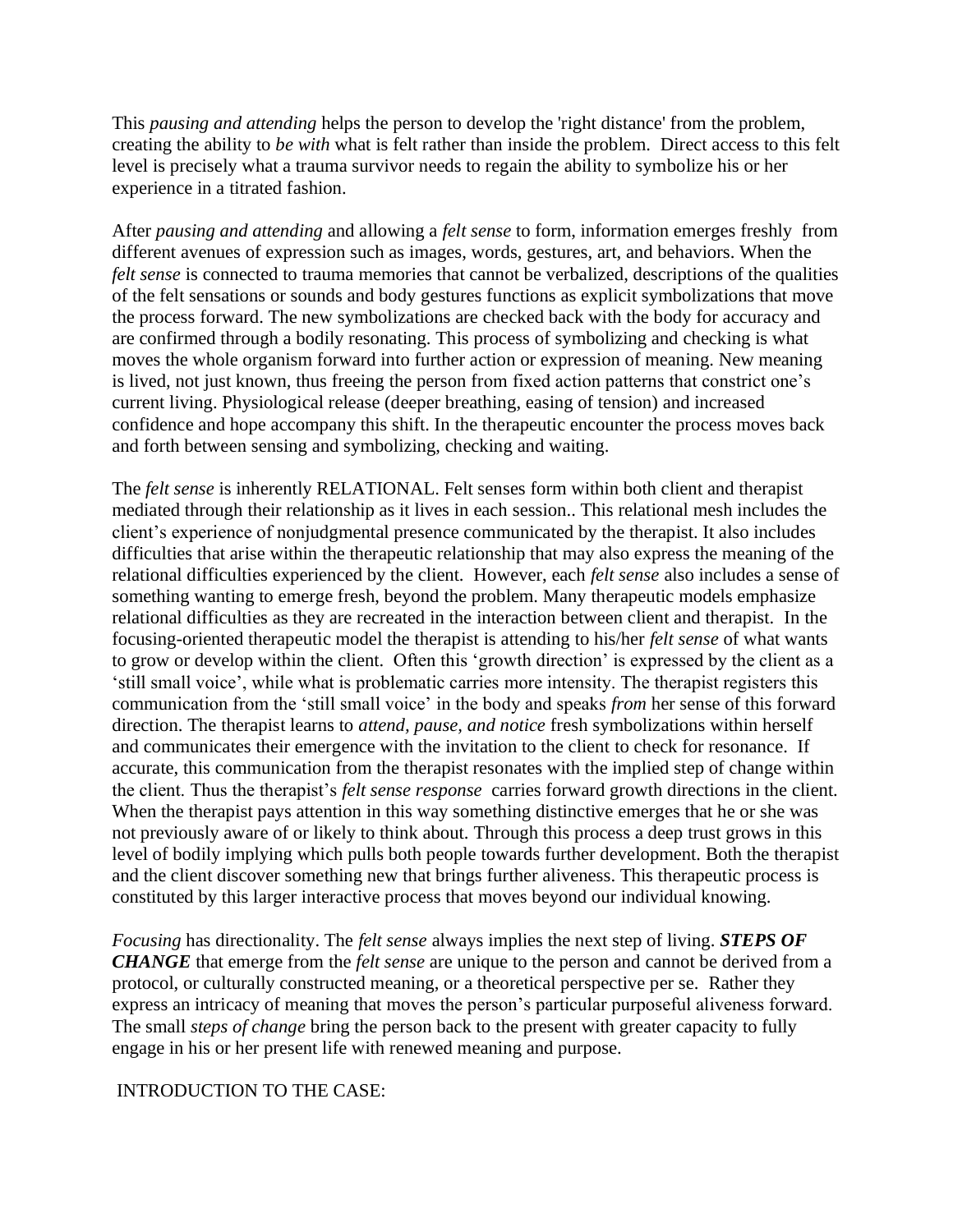Mary (pseudonym) obtained my name from her insurance company and spoke over the phone in an agitated tone. She had recently experienced a panic attack and was given a prescription by her physician. She related her symptoms to what she had experienced a year previously after a relative died in a car accident, leaving behind her husband and daughter. Through our phone conversation she recognized that her symptoms might be expressing unresolved grief and she scheduled an appointment.

At our first session, I saw a woman of medium build who appeared burdened by sadness and fear. She was 30 years old and reported a happy marriage. She was a teacher who seemed popular amongst friends and within her church community. She described her grief reaction saying: "Why wasn't it me? Why did God do this?"

 I learned that this sudden loss was not the only trauma Mary was facing. Since the death of her relative, she began having flashbacks to a childhood rape at age 11. She had been visiting a family member at a lake resort, and was walking home at dusk from a park when she noticed a boy, whom she had met earlier, following her. She felt some uneasiness when he approached her, but nothing in her imagination could have prepared her for the violent rape that occurred. Currently she experienced sleep disturbance related to the resurgence of rape flashbacks that would haunt her at night.

 By the third session, she revealed that she had suffered a miscarriage. She feared she would never become pregnant and raise a family. This loss of a lifelong dream to become a mother, along with the death of her relative and the remembrance of the childhood rape, created a complex trauma picture, which included a loss of faith.

She was raised in a Christian family. She recalls that she went to church and always "loved God." She delighted in God and believed God wanted her to make everyone happy. Her faith had been strong and unquestioned until now. She feared she was turning away from God.

The therapy progressed over the course of one year. I worked to create a safe space through my listening presence and communication of unconditional regard. With my guidance, through attending to a *felt sense* of her grief in the moment, she became open to a broad range of emotions. Gradually, she developed a capacity to be with her experience in a focusing-oriented way through cultivating an interested curiosity, an ability to hold an experience at a little distance while remaining relatively calm, and to approach difficult memories and emotions with compassion rather than judgment. Also, during this time, I emphasized inviting her to sense what she needed for her self-care. Rather than prescribing a particular practice or behavior, I asked her to sense what was needed and to listen carefully to the symbolizations that emerged and resonated. She recalled always wanting a dog as a child but her parents never responded to this desire. She actually found a puppy and the bodily connection that was generated with this animal gave her a sense of safety she hadn't experienced before. Because she found what 'fit or resonated' for her it became easy for her to regularly attend a Yoga class. The regular body practice and the increased sense of inner safety helped her develop a capacity to be with a *felt sense* of a difficult memory without falling into intense affect and repetitive thoughts. Thus aspects of the trauma were felt, reflected upon, and released in a gradual, titrated manner.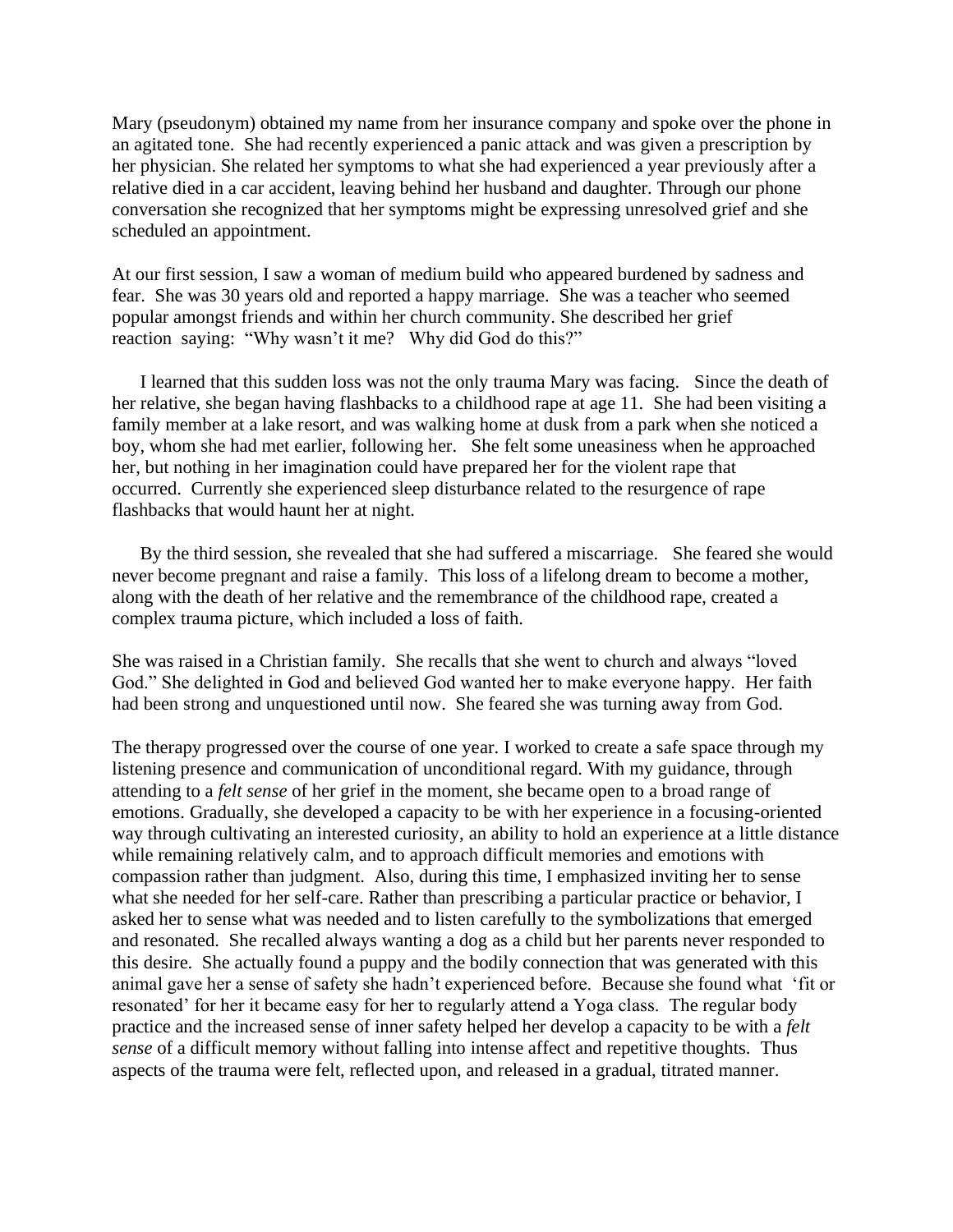Still, she continued to express hopelessness about becoming a mother and trusting in life again. The injustices of the untimely death of her friend, and her rape led to a crisis of faith – Where was God when she needed Him?

The following series of therapeutic interactions demonstrate how a focusing-oriented approach furthers integrative processing. Each vignette segment is followed by a commentary to highlight the steps of the process.

After this first year, Mary suffered another panic attack and she came to this session agitated. She looked pale and sad. She reported that just prior to the panic attack, she was spending the day with her best friend who just heard that her niece had been raped.

I noticed that as she was talking she stroked her neck and her voice had a labored quality to it. I invited her to bring her attention to her body and notice what is there.

C: I feel all this tension; a kind of tightness here in my neck…

T: So, let's make some space to notice all of that in your neck. Take a moment to let it be as it is.

C: (Deep breaths…Legs uncross…eases into the chair…)

By making space to notice the body sensations, I am supporting the developing mindful relationship *within* the client - her ability to be with what is occurring in her body with attitudes of nonjudgment, compassion, and curiosity. This ability allows a connection to what is felt without falling into it or distancing too much. New information now can emerge in a titrated way.

T: You may want to notice how your body responds to your words…tension/tightness… As you say them again to yourself…is there a sense of 'fit', resonating in your body?

Recall that the Focusing approach works in a back and forth fashion. When a 'content' such as a word or image emerges from the body you don't automatically accept this symbolization as an accurate fit with what the body knows. Rather the therapist invites the client to 'pause' and check the words back with the body to see if the body resonates. If there is not a 'fit' then the therapist invites the client to try another word, gesture, or image. This is an important step in the process because when there is not this 'fit', and the client continues to talk, the body process shuts down.

C: (Silence, inner checking) …Well, that isn't quite right. It's more like: "I can't breathe." (takes a deep breath, head nods slightly, noting the bodily response to the 'fit'.)

T: "I can't breathe…." (therapist repeats her language to resonate with the body)

Notice that through checking, the first symbolization didn't resonate. A more accurate symbolization emerges and the body confirms the 'fit' through such responses as a deeper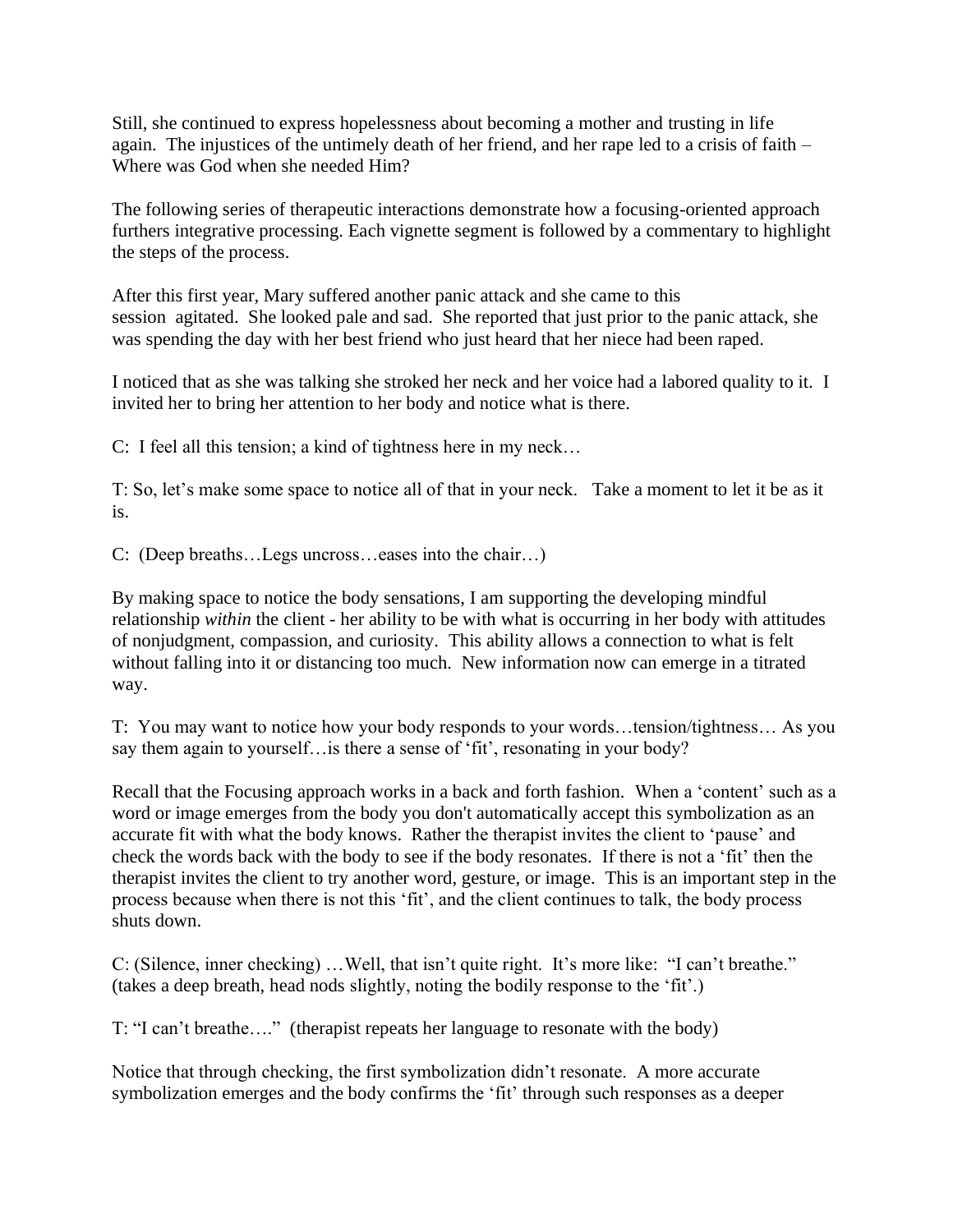breath, head nodding spontaneously, etc. Mary also notices the resonance as this awareness further allows the bodily process to continue.

C: (quiet for a while…) Oh, I felt like I couldn't breathe… His hands grabbed my throat… I wanted to scream but I couldn't... I thought I was going to die...

T: Take a moment to allow your body to sense all of that…how much you wanted to scream…but you couldn't. You thought you were going to die.

When a new meaning unit emerges it is important to give the body time to integrate what happened. This is a form of titration. If you move too quickly to more language, often the person comes out of a body process.

C: (Takes another deep breath) I don't know why I didn't run away as soon as he approached me. I wish I had just run away…it's like I just couldn't for some reason…like I was supposed to be nice…yet, I didn't know that what was happening was even possible…

T: So even now you sense how you wished you could have run away, …wished you could have done something… then maybe this wouldn't have happened. (pause) I am wondering…how would you say this the way your body is carrying it right now? You may even want to move your body to express this.

C: (Slowly stands up)…(pushes out with her hands)…(shouts) I'm not going with you!…(turns body and starts to cry)

T: Let's just make room for what emerged. You took a big step just now… expressing how you wished you could have acted…sense how that feels to move like that… (again, the pausing and attending supports the integration)

C: I hardly ever cry. My throat isn't as tight. I feel more alive now. (Sitting down, deeply breathing)

This step of change includes a body movement with a verbal communication. An important aspect of integrative processing is to access how the body 'knew' how to act, if the circumstances would have allowed it. This expression into behavioral action now restores her capacity to act on her own behalf.

## ACTING ON HER OWN BEHALF IN THE PRESENT

The next several sessions Mary talked about a colleague in her current life who had made sexual advances towards her. In the prior session she found a *felt sense* of how she wished she could have acted on her own behalf when facing a sexual violation. Now a similar issue in her current life surfaced. At first, she was anxious about this. She talked about this encounter and realized she could no longer ignore that she did not want to be solicited in this way.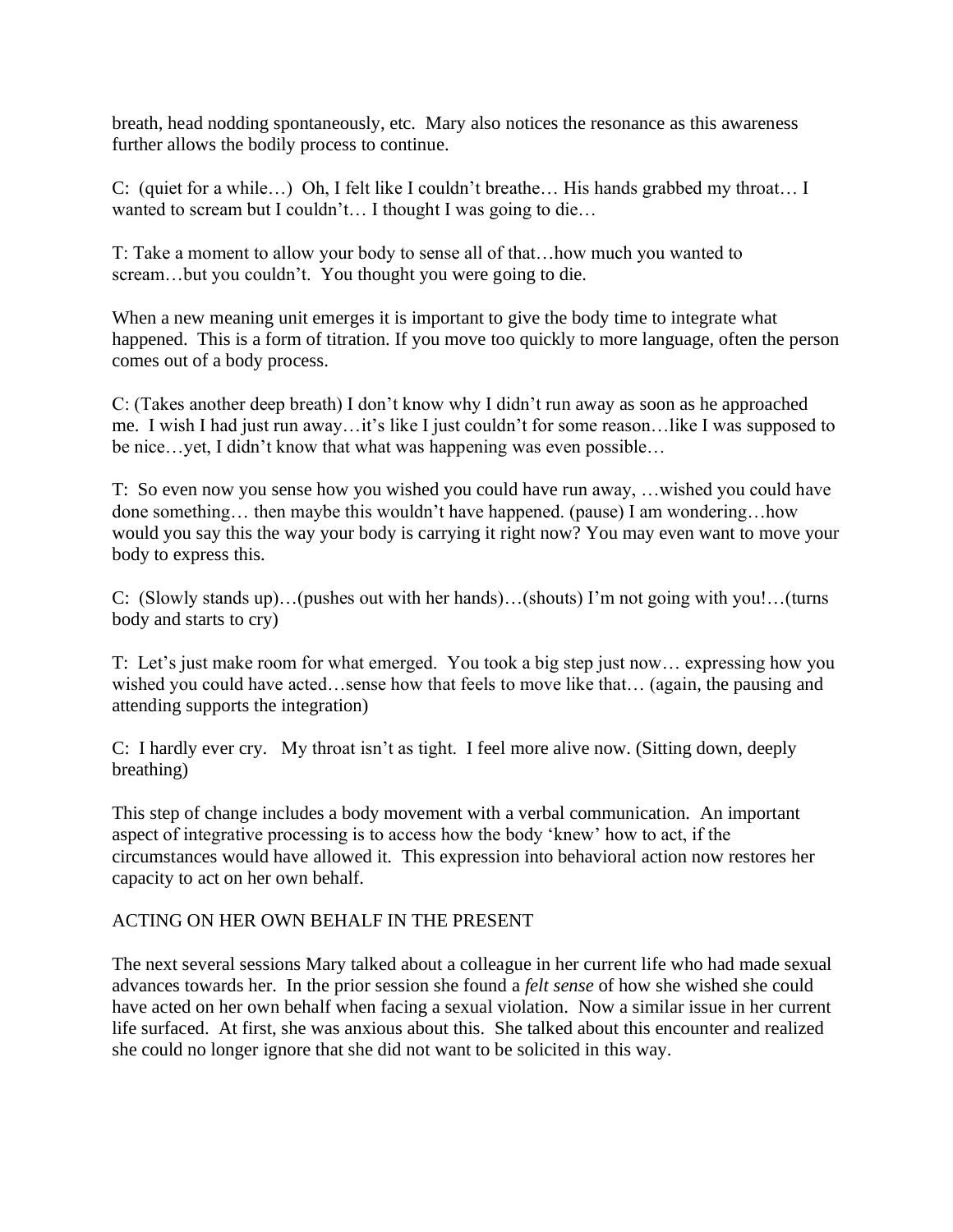T: I want to invite you to sense how it would feel in your body if this situation went differently, the way that would feel best for you.

C: (Pausing while sensing inside)… Strong, tall…and safe…like I can protect myself.

T: "Strong, tall…and safe…like I can protect myself. (Said with same pacing and voice tone as client)

From the wholeness of our being we already 'know' what it would feel like in our body *if* we could live from a sense of what is best for us or in alignment of our fullness of being. Here she found a *felt sense* of this new way of being. After this, her behavior changed and she began to take stands on her own behalf. She was able to speak strong words to set a boundary with the colleague.

## THE EXPLICIT FUNCTIONING OF THE INNER RELATIONSHIP

Through this careful processing of the traumatic memories, Mary was able to develop an inner relationship of compassion with the 'young girl' in her that was raped. She began to talk about this young girl inside who 'died back then'. Not only had she lost her 'carefree innocence' but she was also 'stuck in time', unable to grow up.

T: I invite you to bring your attention inside with a quality of compassion and interest…How do you sense that young girl now? The girl in you that was traumatized and no one was there to comfort her…How is it inside now when you notice her?

C: I can sense how scared she was…It's like I'm saying to her….It's OK to feel scared....Mmmm. That feels good...to talk to her like that. It's like I feel young again...there is a little energy there…like I'm coming alive a little.

T: So there is a new sense of feeling young again…Maybe it fits to say: "I'm coming alive a little…" Check inside.

C: Mmmmmm…I'm coming alive a little!" (deep breaths, shy smile)

Remember that the bodily process continues in relationship to the exact fit of the symbolization. Therefore, it is crucial that the intended empathic responses do not go even a bit ahead of the person's symbolization. To say "I'm coming alive a little..." is staying right with the tentativeness of what is emerging and nothing more. You will see in her next response that her body responded to my response with more openness.

C: Yes, she's smiling, looking up at me.

The next week she reported that she took the step of sharing her rape experience with a friend. This is an example of an experiential step. From the bodily experience of 'coming alive a little', she had found what was needed to carry this aliveness forward in her present life. The young girl part of her who was stuck in time, this week made a genuine connection with a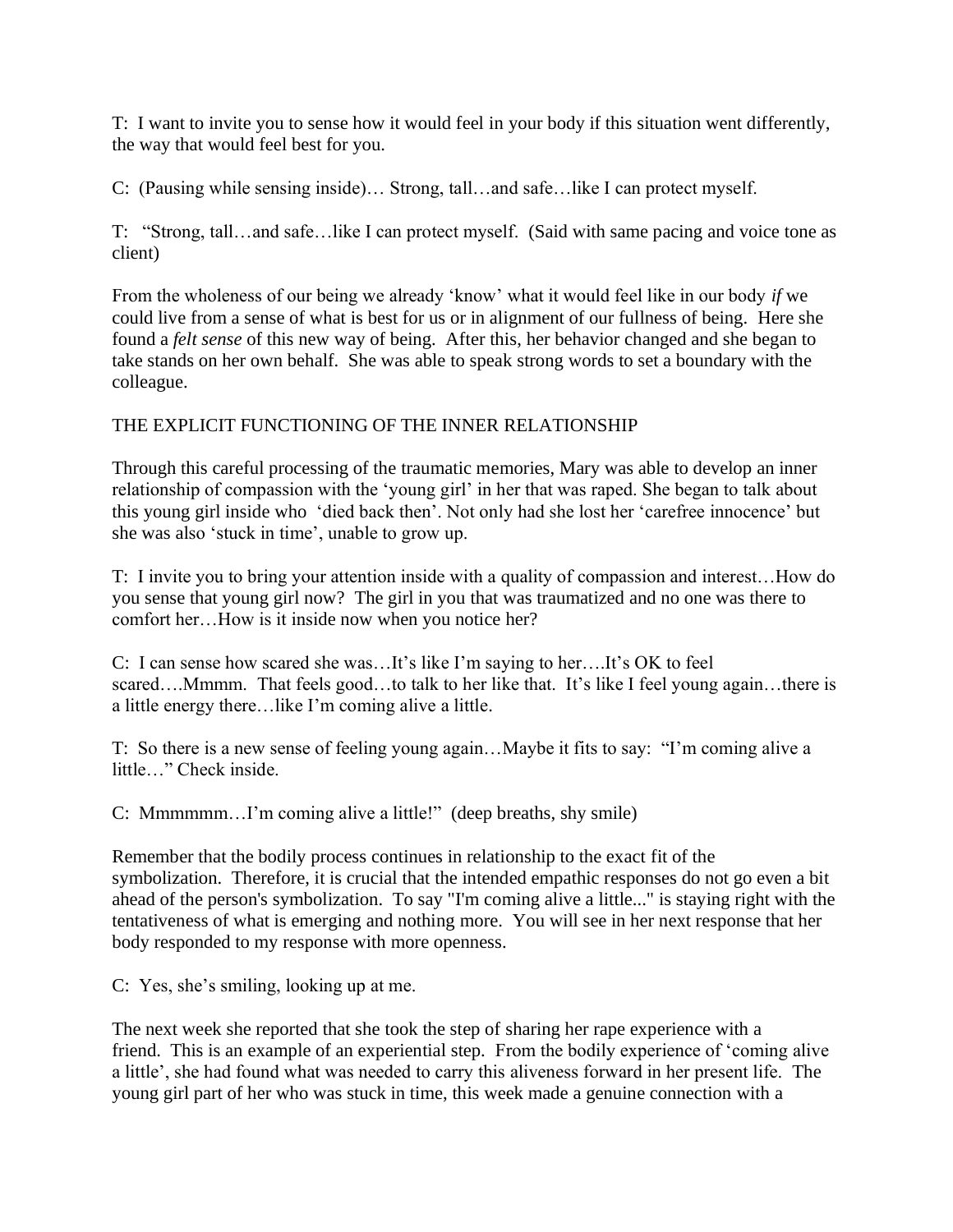friend. Now this trauma is more integrated with her present life as she no longer has to hide her childhood trauma.

#### SPIRITUAL TRANSFORMATION

Several sessions later, Mary brought up again that she didn't want to have children anymore. She had looked into invitro fertilization but "it probably wouldn't work," she said. I listened to how the death of her relative, the uncertainty of life and death, frightened her. She also was afraid to risk renewing her faith by turning towards God and bringing her deepest longing to God.

 Suddenly, I felt a strange sensation, like a warm wind blowing through me. As I attended to this new *felt sense* arising in me, the biblical story of Elizabeth and Zechariah popped into my awareness. The appearance had a decentering quality – like it came from a different realm….I don't usually quote scripture. However, I felt compelled to tell her this story in the Gospel of Luke I: 8-14 (Revised Standard Version), about how an angel came to Zachariah and told him that his wife was with child, and that after years of barrenness, she would give birth. I noticed that her eyes widened and she listened intently.

I wondered with her whether her faith could be a resource now.

This is an example of how the therapist attends to her own emergent symbolizations and is able to sense from a 'larger knowing'. The implied growth step in the client interacts with the therapist's **felt sense** such that, if the therapist is listening in this way, something beyond the therapist's personal knowing is able to arise into symbolization in the moment which when shared carries forward the client's potential for living out her deeply felt purpose.

She reported to me the next week that she went to Church that Sunday and this same scriptural passage was read. This convergence of hearing this story both from me and her minister touched her deeply and she felt her bitterness releasing. She reported feeling a connection to her longing to have a child and a sense of hope. I invited her to check inside with her *felt sense*. What she found was a desire to pray to Mother Mary.

Several weeks later she announced that she and her husband had decided to pursue in vitro fertilization. She expressed confidence that she was in a different place now. She spoke about her prayers to Mother Mary and the aliveness of her faith.

The egg retrieval occurred without any complications. She reports this dream: She saw a mother with child sitting at the feet of a statue of Mary and a light reflected all around. The next day a viable zygote was implanted. Her pregnancy occurred without complication. She gave birth to a healthy girl.

An amazing spiritual event occurred that grew out of a deeply integrative process – through listening deeply to bodily formed meanings she integrated the significant aspects of her life experience so far….the death of her relative, the childhood rape, her longing to become a mother, and her loss of faith. Her 'twice-born' faith deepened through facing her trauma. Her